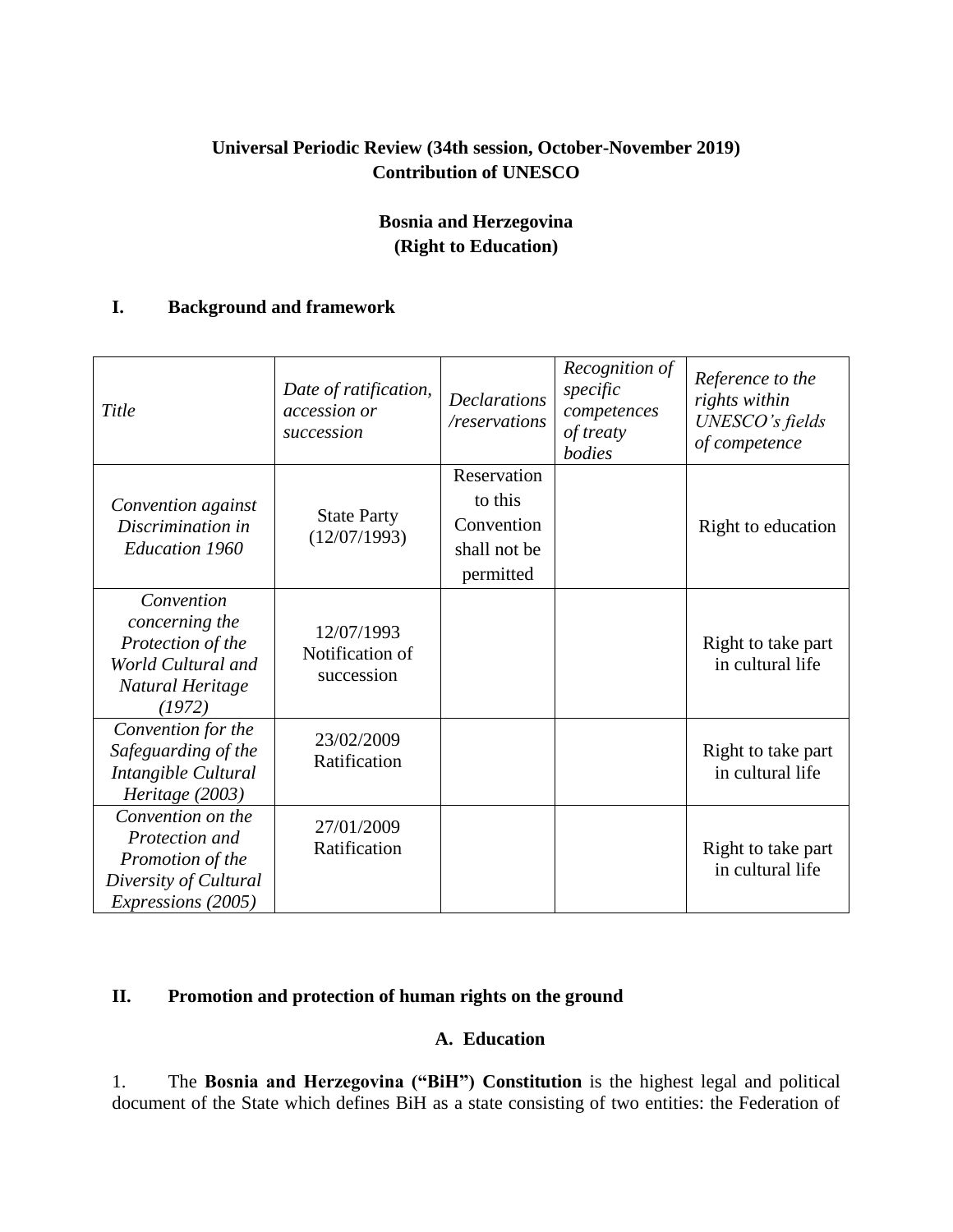Bosnia and Herzegovina, and the Republika Srpska, and of the Brcko District as a separate administrative unit under the State sovereignty. The entity of the Federation of Bosnia and Herzegovina constitutes of ten cantons. $<sup>1</sup>$ </sup>

2. The **Constitution of BiH of 1995**<sup>2</sup> enshrines the right to education in Article II (3)(l) which states: "All persons within the territory of Bosnia and Herzegovina shall enjoy the human rights and fundamental freedoms referred to in paragraph 2 above; these include: l) The right to education." Article II (4) which provides: "The enjoyment of the rights and freedoms provided for in this Article or in the international agreements listed in Annex I to this Constitution shall be secured to all persons in Bosnia and Herzegovina without discrimination on any ground such as sex, race, color, language, religion, political or other opinion, national or social origin, association with a national minority, property, birth or other status." **Article II (1)** enshrines the recognition of human rights and general freedoms in general and creates a Human Rights Commission.

3. The **Framework Law on Primary and Secondary Education (2003)**<sup>3</sup> makes mandatory nine-year attendance of primary education, free of charge (Article 16) and makes secondary education free (Article 17) and protects equal right of access without discrimination (Article 4). The **Framework Law on Preschool Care and Education in BiH (2007)**<sup>4</sup> envisages mandatory attendance of preschool institutions for all preschool aged children for one year before enrollment into primary schools (**Article 16**). **Article 6** provides for equal right to access without discrimination to preschool.

## **B. Freedom of opinion and expression**

#### Constitutional and Legislative Framework:

4. Freedom of expression is guaranteed under Article 3 of the Constitution of Bosnia and Herzegovina.<sup>5</sup>

5. Bosnia and Herzegovina has decriminalized defamation since 2001 in Republika Srpska and since 2003 in Federation of Bosnia and Herzegovina and Brcko District. A new law, the Law

 $\overline{a}$ <sup>1</sup> Bosnia and Herzegovina Report submitted for the eighth consultation on the implementation of the Convention and Recommendation against Discrimination in Education, 2013, p. 3.

[http://www.unesco.org/education/edurights/media/resources/file/Bosnia\\_and\\_Herzegovina\\_Report\\_on\\_the\\_Implementation\\_of\\_t](http://www.unesco.org/education/edurights/media/resources/file/Bosnia_and_Herzegovina_Report_on_the_Implementation_of_the_Convention_Against_the_Discrimination_in_Education.pdf) [he\\_Convention\\_Against\\_the\\_Discrimination\\_in\\_Education.pdf](http://www.unesco.org/education/edurights/media/resources/file/Bosnia_and_Herzegovina_Report_on_the_Implementation_of_the_Convention_Against_the_Discrimination_in_Education.pdf)

<sup>&</sup>lt;sup>2</sup> [http://www.ccbh.ba/public/down/USTAV\\_BOSNE\\_I\\_HERCEGOVINE\\_engl.pdf](http://www.ccbh.ba/public/down/USTAV_BOSNE_I_HERCEGOVINE_engl.pdf)

<sup>3</sup> <http://www.unesco.org/education/edurights/media/docs/ea7d50d6d639284d5847dc6784aa53de846b8de3.pdf>

<sup>4</sup><http://www.unesco.org/education/edurights/media/docs/308622a80f5d8c05cf0bd480621a9ebbbcbd9b15.pdf>

<sup>&</sup>lt;sup>5</sup> [http://www.ccbh.ba/public/down/USTAV\\_BOSNE\\_I\\_HERCEGOVINE\\_engl.pdf](http://www.ccbh.ba/public/down/USTAV_BOSNE_I_HERCEGOVINE_engl.pdf)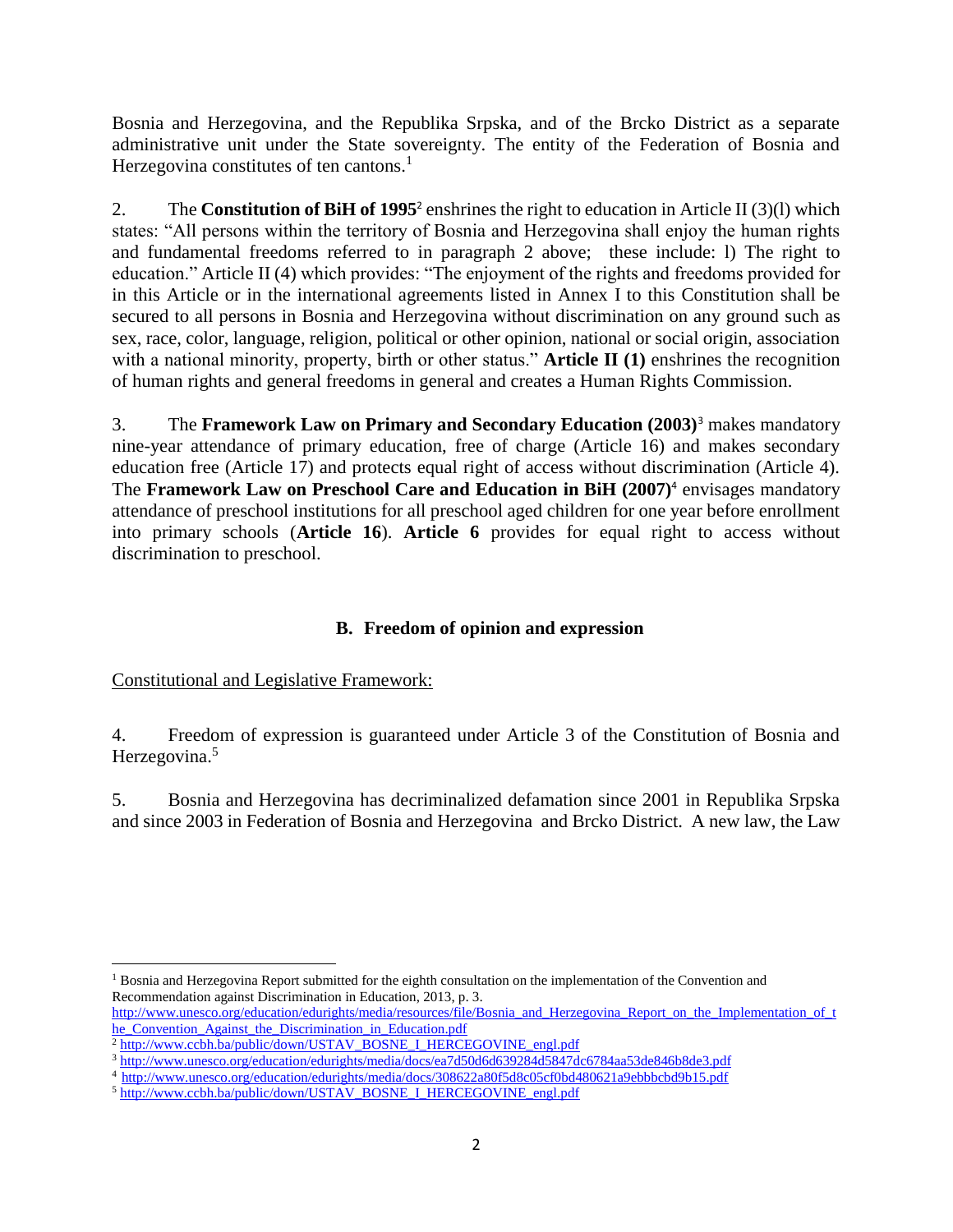on Protection against Defamation, was enacted in the same month, placing defamation within the civil jurisdiction.<sup>6 7 8</sup>

6. The Freedom of Access to Information Act was enacted in Bosnia and Herzegovina in 2001.<sup>9</sup>

#### Implementation of legislation:

7. The Law on Communications in 2001 established the Communications Regulatory Agency. The Agency issues licenses and combines other competences of the Independent Media Commission and the Telecommunications Regulatory Agency.<sup>10</sup>

8. The Parliamentary Assembly of Bosnia and Herzegovina appoints the seven member Council of the Agency, which in turn nominates the Director-General, who is approved by the Council of Ministers of Bosnia and Herzegovina.<sup>11</sup>

Safety of Journalists:

9. UNESCO has recorded no killings of journalists and media workers in Bosnia and Herzegovina since 2008.

#### **III. Review and specific recommendations**

#### **A. Education**

10. During the last UPR cycle, BiH was recommended to ensure the provision of inclusive quality education, with particular attention paid to the needs of the Roma population, persons with disabilities, returnees, and the LGBT community.

Policy framework

 $\overline{\phantom{a}}$ 

 **Priorities for 2016-2026 Higher Education Development in BiH** is the most recent EU / Council of Europe Project that aims for the strategic development of Higher Education and Qualification Standards, harmonized with the European Framework. 12

<sup>6</sup> <http://unpan1.un.org/intradoc/groups/public/documents/untc/unpan017549.pdf>

<sup>7</sup> [http://english.vzs.ba/index.php?option=com\\_content&view=article&id=210%3Azakon-o-zatiti-od-klevete](http://english.vzs.ba/index.php?option=com_content&view=article&id=210%3Azakon-o-zatiti-od-klevete-rs&catid=9%3Ajournalists-laws&Itemid=12&lang=en)[rs&catid=9%3Ajournalists-laws&Itemid=12&lang=en](http://english.vzs.ba/index.php?option=com_content&view=article&id=210%3Azakon-o-zatiti-od-klevete-rs&catid=9%3Ajournalists-laws&Itemid=12&lang=en)

<sup>8</sup> [https://skupstinabd.ba/3-zakon/ba/Zakon%20o%20zas--titi%20od%20klevete/000%2014-03%20Zakon%20o%20zas-](https://skupstinabd.ba/3-zakon/ba/Zakon%20o%20zas--titi%20od%20klevete/000%2014-03%20Zakon%20o%20zas--titi%20od%20klevete.pdf) [titi%20od%20klevete.pdf](https://skupstinabd.ba/3-zakon/ba/Zakon%20o%20zas--titi%20od%20klevete/000%2014-03%20Zakon%20o%20zas--titi%20od%20klevete.pdf)

<sup>9</sup> [http://www.mpr.gov.ba/web\\_dokumenti/izmjena%20zospi-English.pdf](http://www.mpr.gov.ba/web_dokumenti/izmjena%20zospi-English.pdf)

<sup>10</sup> [http://www.ohr.int/ohr-dept/legal/laws-of-](http://www.ohr.int/ohr-dept/legal/laws-of-bih/pdf/New2015/Law%20Amending%20the%20Law%20on%20Communications%20BiH%20OG%2098-12.pdf)

[bih/pdf/New2015/Law%20Amending%20the%20Law%20on%20Communications%20BiH%20OG%2098-12.pdf](http://www.ohr.int/ohr-dept/legal/laws-of-bih/pdf/New2015/Law%20Amending%20the%20Law%20on%20Communications%20BiH%20OG%2098-12.pdf)

<sup>11</sup> <https://www.rak.ba/organisational-structure>

<sup>&</sup>lt;sup>12</sup> Priorities for 2016-2026 Higher Education Development in BiH.

[http://www.mcp.gov.ba/org\\_jedinice/sektor\\_obrazovanje/dokumenti/strateski\\_doc/default.aspx?id=7565&langTag=bs-BA](http://www.mcp.gov.ba/org_jedinice/sektor_obrazovanje/dokumenti/strateski_doc/default.aspx?id=7565&langTag=bs-BA)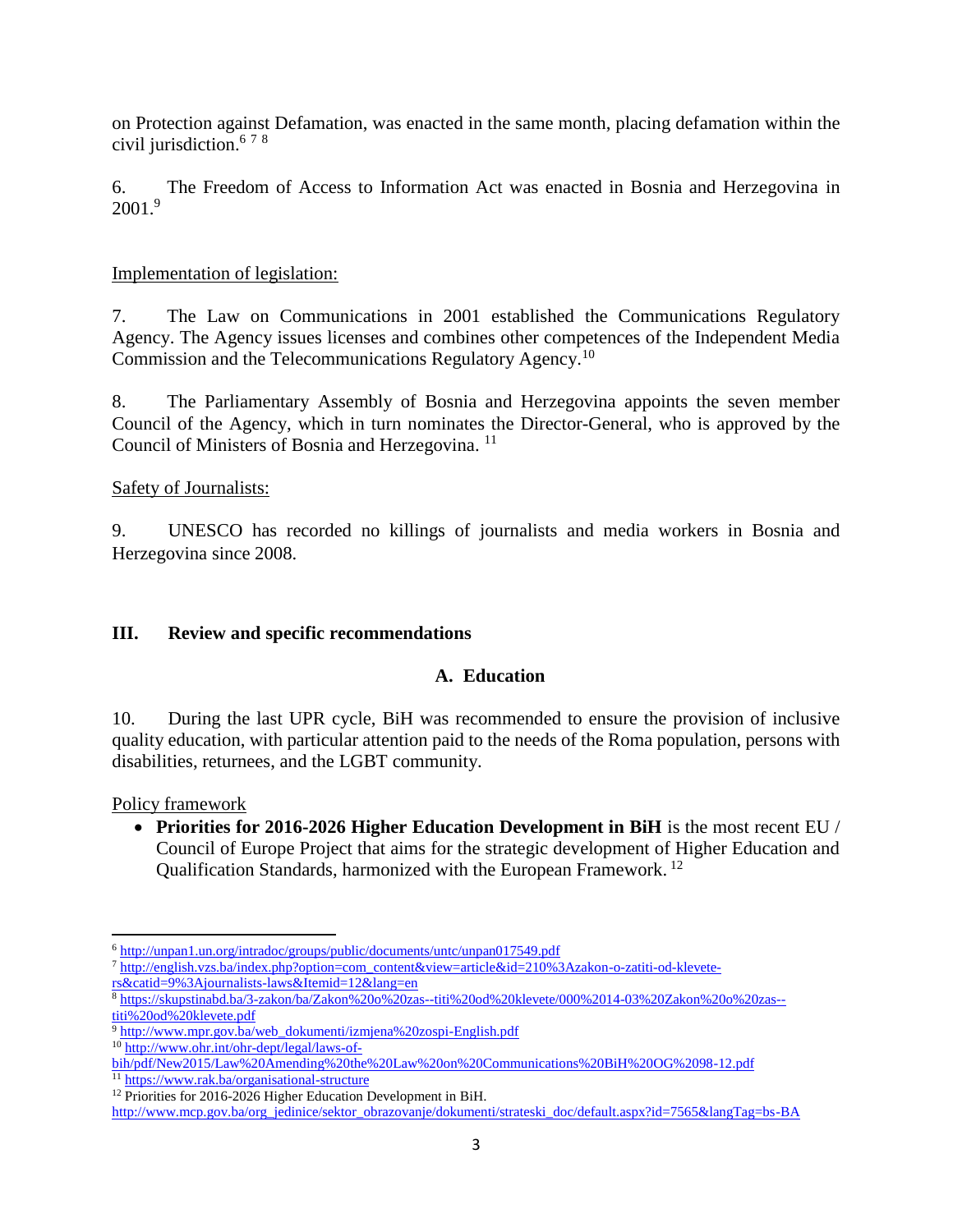- In December 2017, BiH adopted the **Platform for the Development of Preschool Education for 2017-2022**, paving the way for the harmonization of education policies with international standards. 13
- **Strategic platform of development of adult education in the context of lifelong learning in BiH for the period 2014-2020** was developed to complement the EU project on lifelong learning and adult education.<sup>14</sup>
- The **Education for All 2015 National Review**<sup>15</sup> aims for the full implementation of nineyear compulsory education, development of curricula, adoption of educational standards and norms and reduction in premature school dropout.

Pre-primary education

• The national pre-school enrolment rate for children aged 3-6 is 14% and far from the EU target of 95% by 2020, despite Framework Law providing for free and compulsory preschool education in the year before starting school.<sup>16</sup>

Equal access and non-discrimination

- Education authorities support equal opportunities through a variety of measures, including: the introduction of compulsory and free pre-primary education, funding free transport for students of primary school, procurement of textbooks and school supplies for children in economically and socially marginalized groups, scholarships and other financial assistance measures for higher education.<sup>17</sup>
- Regardless, the enforcement of legal obligations relating to the provision of basic rights to education are often hindered due to a lack of financial resources for the implementation of legal provisions. Difficulties include: difficult social and economic situations; unemployment and education structure of parents; irrational network of primary schools; difficulties related to the registration of children (especially when it comes to Roma children and children from socially marginalized families); traffic-separated areas; poor infrastructure and lack of support for children with disabilities.<sup>18</sup>

Roma children

- Concerns are raised over the persistent discrimination and marginalization of Roma children in education. Only 69.3% of the Roma population enroll in primary education (compared to 97.6% of the general population).<sup>19</sup>
- The **Action Plan of Bosnia and Herzegovina on the Educational Needs of Roma** (2010) has four main objectives: a) ensuring Roma children are involved in compulsory primary education; b) encouragement of Roma population into secondary and higher education and

 $\overline{\phantom{a}}$ <sup>13</sup> Annex to the Commission Implementing Decision of European Commission. [https://ec.europa.eu/neighbourhood](https://ec.europa.eu/neighbourhood-enlargement/sites/near/files/20180817-revised-indicative-strategy-paper-2014-2020-for-bosnia-and-herzegovina.pdf)[enlargement/sites/near/files/20180817-revised-indicative-strategy-paper-2014-2020-for-bosnia-and-herzegovina.pdf](https://ec.europa.eu/neighbourhood-enlargement/sites/near/files/20180817-revised-indicative-strategy-paper-2014-2020-for-bosnia-and-herzegovina.pdf)

<sup>&</sup>lt;sup>14</sup> EURYDICE[. https://eacea.ec.europa.eu/national-policies/eurydice/content/lifelong-learning-strategy-11\\_de](https://eacea.ec.europa.eu/national-policies/eurydice/content/lifelong-learning-strategy-11_de)

<sup>15</sup> Education for All 2015 National Review.<https://unesdoc.unesco.org/ark:/48223/pf0000229929>

<sup>16</sup> Ibid, p. 8.

<sup>17</sup> Ibid, p. 7.

<sup>18</sup> Ibid, p. 11.

<sup>19</sup> Ibid.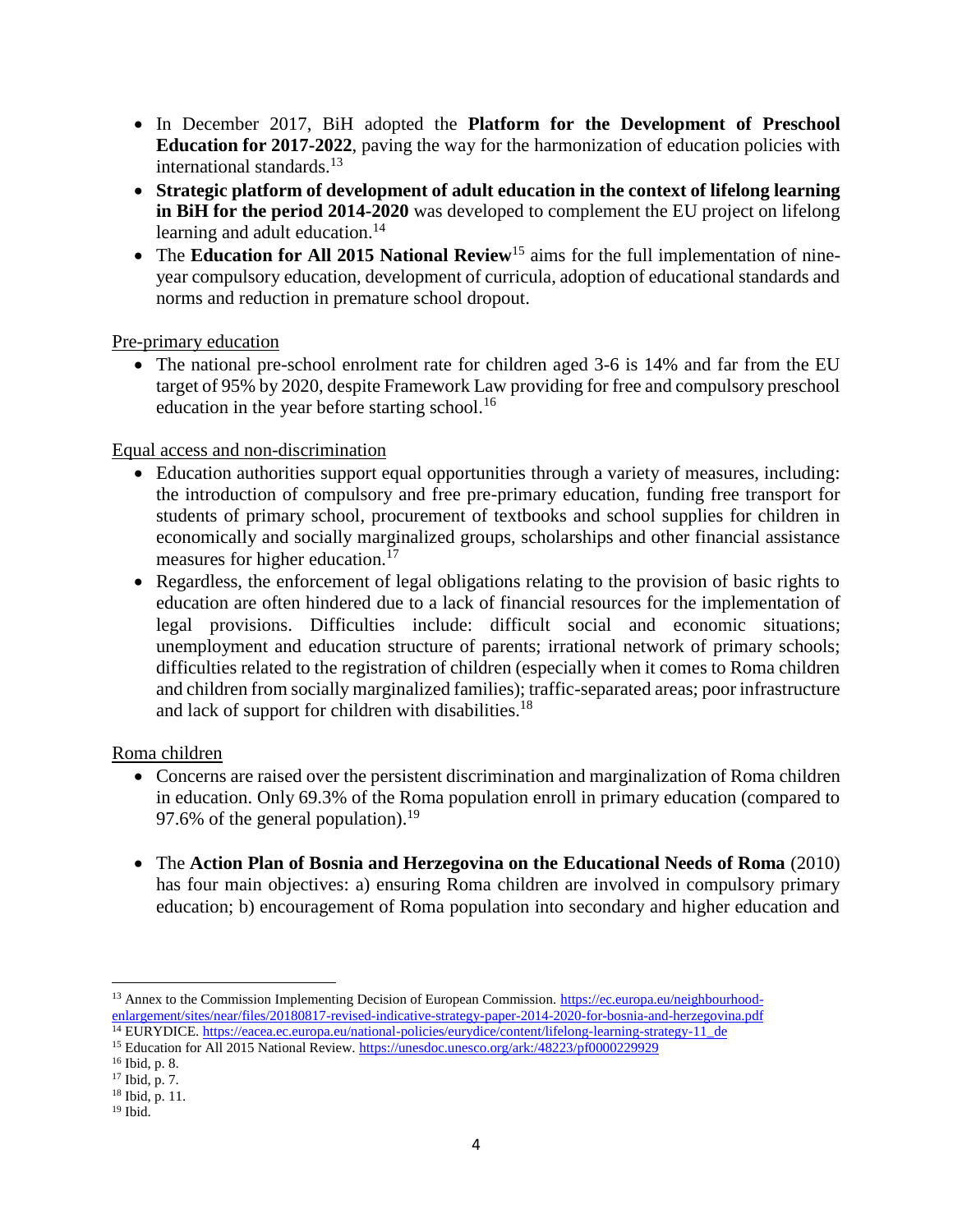employment training, c) preservation and promotion of Romani language, culture and history and d) building system solutions to meet the education needs of Roma.<sup>20</sup>

- Various incentives encourage attendance for Roma children in the Republika Srpska: offering guidance to parents on education, providing material support to children, training for teachers to work with children from disadvantaged communities, and scholarships, free textbooks, fares, snacks and school supplies for children.<sup>21</sup>
- Of the total number of Roma girls enrolled, 80 per cent do not complete elementary school, and only 4.5 per cent complete secondary school (compared to 9.2 per cent of Roma boys).<sup>22</sup>
- The literacy of Roma women aged 15-24 is only  $68.9\%$ <sup>23</sup>

#### Multi-ethnic and multi-religious integration

 Ethnic segregation at schools persists with the "two schools under one roof" practice and continued existence of mono-ethnic schools. Around 30 schools remain divided in two by entrance, classroom, teacher and curricula, although the concept is being phased out using the 2012 Recommendations for the elimination of segregated and divided structure of educational institutions in the Federation. $^{24}$ 

#### Disabilities

- Some efforts have been made to improve the quality of education for children with disabilities, for example through teacher training that focuses on child-centred inclusive education teaching and learning approaches for all children, including children with disabilities. $25$
- There remains a lack of effective comprehensive strategy for the inclusion of students with disabilities in education, and a lack of data on measures adopted to ascertain their success.<sup>26</sup> The Human Rights Committee is concerned at reports suggesting that some children with disabilities remain outside the education system altogether. $27$

#### IDPs and returnees

 Returnees and internally displaced persons continue to face discrimination, including in employment and education, which hampers reintegration into society.<sup>28</sup>

 $27$  Concluding Observations of the Committee on Civil and Political Rights, 2017, para 31.

 $\overline{a}$ <sup>20</sup> Bosnia and Herzegovina Report submitted for the Eighth Consultation on the implementation of the Convention and Recommendation against Discrimination in Education, 2013, pp. 22-23.

<sup>&</sup>lt;sup>21</sup> Bosnia and Herzegovina State Report for the Committee on the Elimination of Racial Discrimination, 2017, p. 9. [https://tbinternet.ohchr.org/\\_layouts/treatybodyexternal/Download.aspx?symbolno=CERD%2fC%2fBIH%2f12-13&Lang=en](https://tbinternet.ohchr.org/_layouts/treatybodyexternal/Download.aspx?symbolno=CERD%2fC%2fBIH%2f12-13&Lang=en)

 $22$  Bosnia State Report for the Committee on the Elimination of Discrimination against Women, 2018, p. 28.

[https://tbinternet.ohchr.org/\\_layouts/treatybodyexternal/Download.aspx?symbolno=CEDAW%2fC%2fBIH%2f6&Lang=en](https://tbinternet.ohchr.org/_layouts/treatybodyexternal/Download.aspx?symbolno=CEDAW%2fC%2fBIH%2f6&Lang=en) <sup>23</sup> Education for All 2015 National Review, p. 13.

<sup>&</sup>lt;sup>24</sup> State Report for the Committee on the Elimination of Racial Discrimination, 2017, p. 14.

[https://tbinternet.ohchr.org/\\_layouts/treatybodyexternal/Download.aspx?symbolno=CERD%2fC%2fBIH%2f12-13&Lang=en](https://tbinternet.ohchr.org/_layouts/treatybodyexternal/Download.aspx?symbolno=CERD%2fC%2fBIH%2f12-13&Lang=en) <sup>25</sup> UNICEF Annual Report 2017, p. 3.

[https://www.unicef.org/about/annualreport/files/Bosnia\\_and\\_Herzegovina\\_2017\\_COAR.pdf](https://www.unicef.org/about/annualreport/files/Bosnia_and_Herzegovina_2017_COAR.pdf)

 $\frac{26}{26}$  Concluding Observations of the Committee on the Rights of Persons with Disabilities, 2017, para 42. [https://tbinternet.ohchr.org/\\_layouts/treatybodyexternal/Download.aspx?symbolno=CRPD%2fC%2fBIH%2fCO%2f1&Lang=en](https://tbinternet.ohchr.org/_layouts/treatybodyexternal/Download.aspx?symbolno=CRPD%2fC%2fBIH%2fCO%2f1&Lang=en)

[https://tbinternet.ohchr.org/\\_layouts/treatybodyexternal/Download.aspx?symbolno=CCPR%2fC%2fBIH%2fCO%2f3&Lang=en](https://tbinternet.ohchr.org/_layouts/treatybodyexternal/Download.aspx?symbolno=CCPR%2fC%2fBIH%2fCO%2f3&Lang=en)  $28$  Ibid, para 35.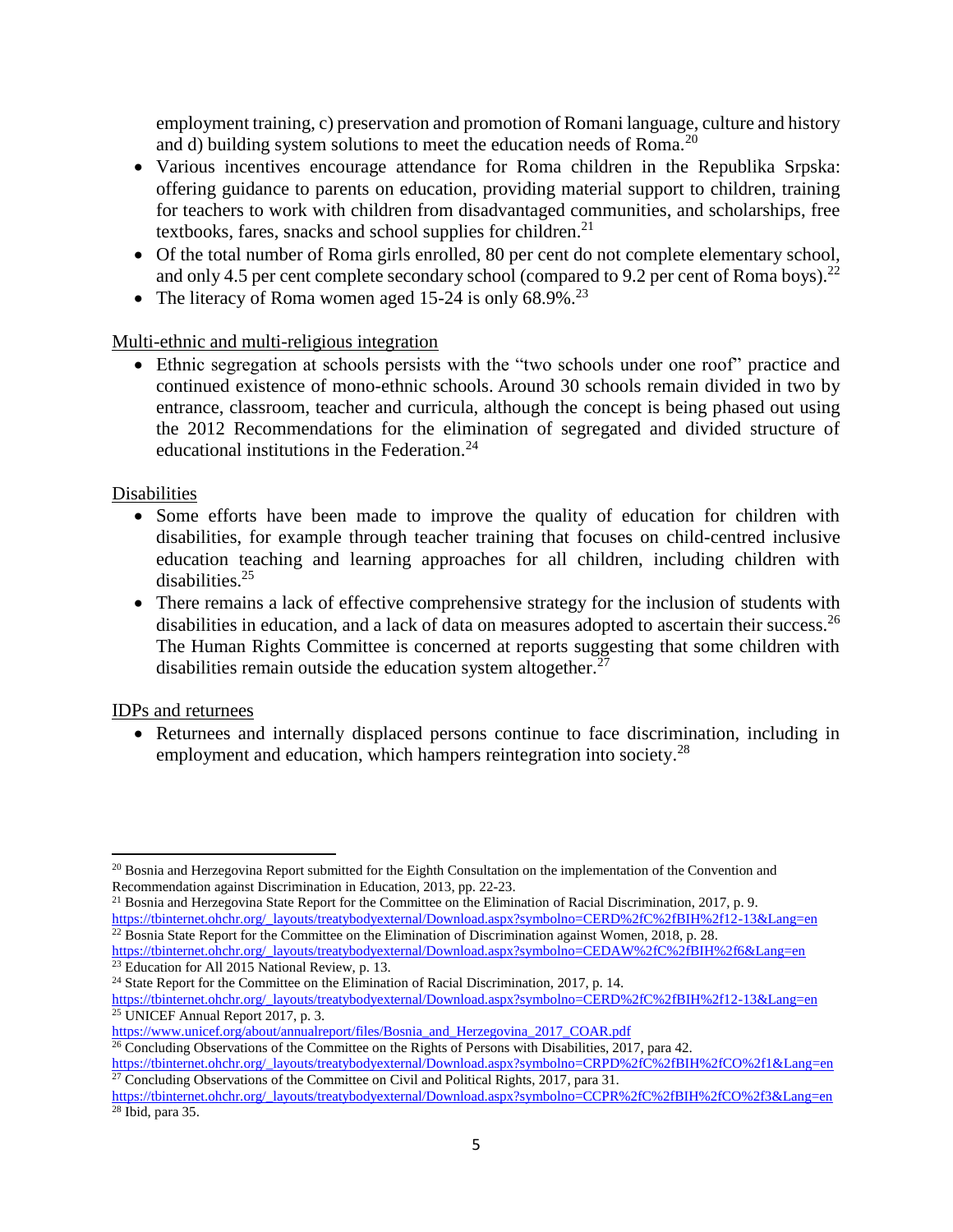#### **Specific recommendations:**

- 11. BiH should be encouraged to:
	- 1. Increase its efforts to foster access and enrolment to at least one year of free pre-primary education.
	- 2. End all forms of segregation in the education system, to accelerate the termination of the "two schools under one roof" system, to develop a common basic curriculum and to ensure an inclusive and non-discriminatory education system for all children.
	- 3. Take measures to improve access to educational opportunities for Roma children. The Revised Action Plan on Roma Educational Needs should be effectively funded and implemented to reach this goal.
	- 4. Expand and develop comprehensive policies and the creation of a monitoring system to ensure for the inclusion of children with disabilities within the education system.
	- 5. Submit regularly comprehensive national reports for the periodic consultations on UNESCO's education-related standard-setting instruments, and notably on the Convention against Discrimination in Education.
	- 6. Share with UNESCO any relevant information to update its country profile on UNESCO's Observatory on the Right to Education.<sup>29</sup>

#### **B. Freedom of opinion and expression**

12. The Government is recommended to continue with its current dispensation on freedom of expression and opinion.

#### **C. Cultural rights**

13. As a State Party to the Convention the Convention concerning the Protection of the World Cultural and Natural Heritage  $(1972)^{30}$ , the Convention for the Safeguarding of the Intangible Cultural Heritage  $(2003)^{31}$  and the Convention on the Protection and Promotion of the Diversity of Cultural Expressions  $(2005)^{32}$ , Bosnia and Herzegovina is encouraged to fully implement the relevant provisions that promote access to and participation in cultural heritage and creative expressions and, as such, are conducive to implementing the right to take part in cultural life as defined in article 27 of the Universal Declaration of Human Rights and article 15 of the International Covenant on Economic, Social and Cultural Rights. In doing so, Bosnia and Herzegovina is encouraged to give due consideration to the participation of communities, practitioners, cultural actors and NGOs from the civil society as well as vulnerable groups

l

<sup>29</sup> <http://www.unesco.org/education/edurights/index.php?action=home&lng=en>

<sup>&</sup>lt;sup>30</sup> Periodic Report available at:<http://whc.unesco.org/archive/2015/whc15-39COM-10A-en.pdf>

<sup>&</sup>lt;sup>31</sup> Periodic Report available at:<https://ich.unesco.org/en/state/bosnia-and-herzegovina-BA?info=periodic-reporting>

<sup>&</sup>lt;sup>32</sup> Periodic Report available at:<https://en.unesco.org/creativity/monitoring-reporting/periodic-reports/available-reports-76>